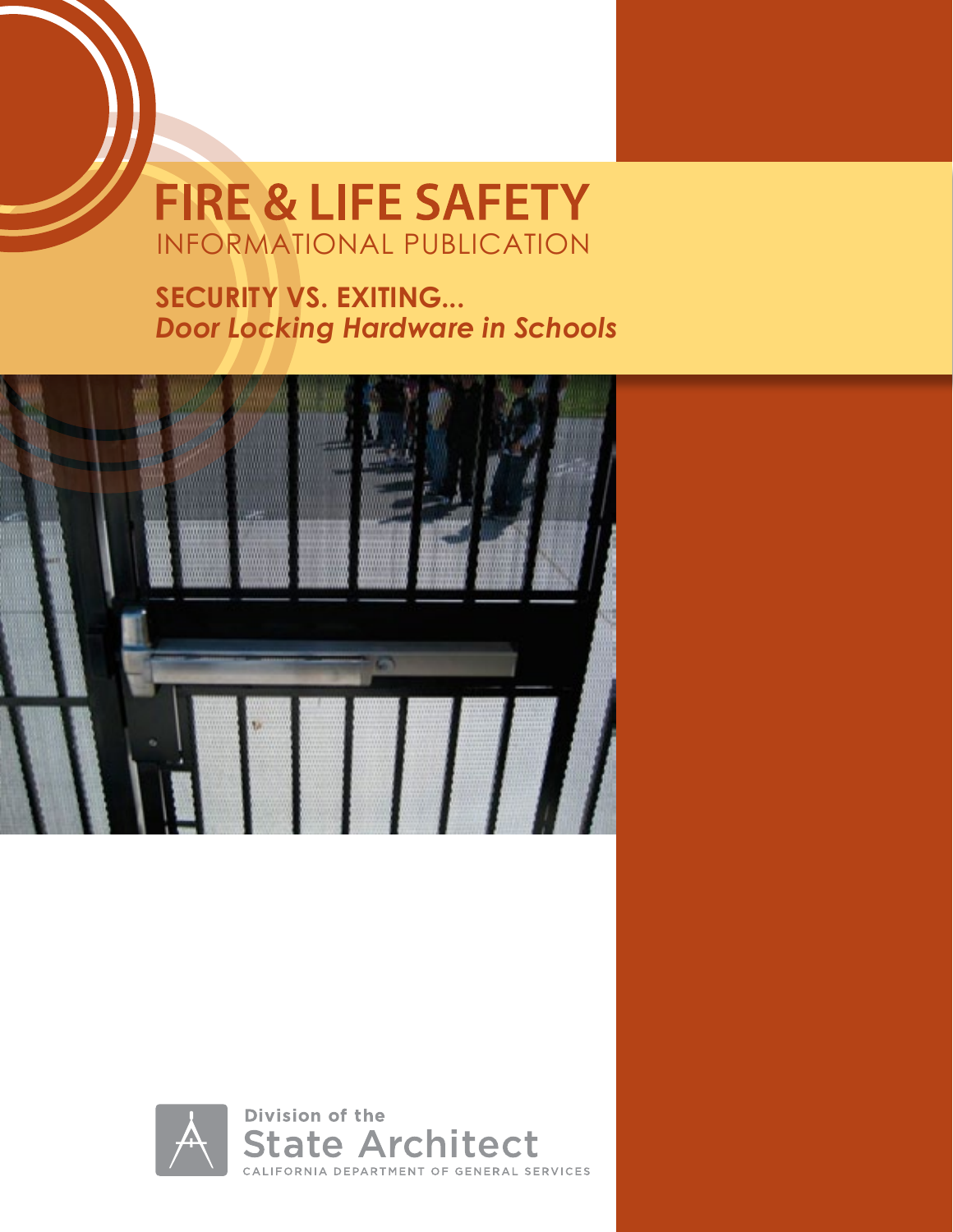# **DSA Guidelines for Door Locking Hardware in Schools**



**"Egress doors shall be readily openable from the egress side without the use of a key or special knowledge or effort."**

With the acknowledged need for campus security due to the increase of school violence, numerous questions have arisen as to what are the acceptable choices in the California Building Code for door hardware and under what circumstances may the different types be used? This document is produced to assist school districts and design professionals in selecting door hardware for their projects and answer some of these questions.

- From a security perspective, the most important function of a door is to **control entry**. Entry control involves the configuration, strength, durability, composition of the door, its hinges and its frame, and the control and effectiveness of its latching and locking hardware.
- From the standpoint of fire safety, however, a door's **exit function** is the ruling factor, one that is highly regulated by the California Building Code by classifying doors as part of a building's **means of egress**.

Access control is the primary area of conflict between security and life-safety provisions. While locking outside doors to prevent people from entering a building is permissible under Building Code requirements, inhibiting free egress is not.

The general requirement for exit/egress doors is found in the 2010 California Building Code (CBC) Section 1008.1.9 which states that, except as specifically permitted, "Egress doors shall be readily openable from the egress side without the use of a key or special knowledge or effort."

**Watch Inferno Video: http://www.metacafe.com/watch/682670/from\_living\_room\_to\_inferno\_in\_under\_2\_minutes/**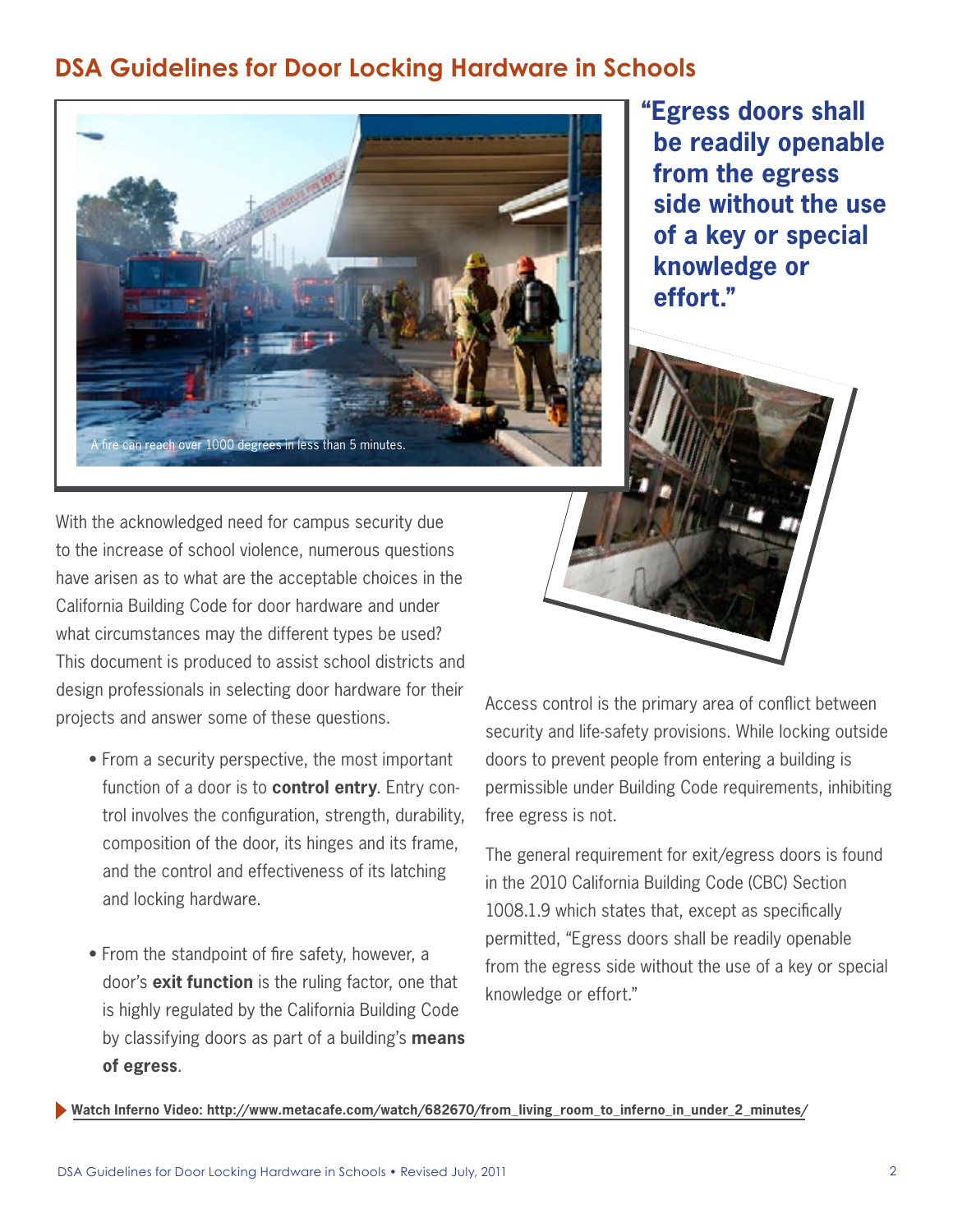# **Details of Locking Devices with Definitions, Requirements, & Examples**

# **Restraint Locks**

**Description:** Adding a locking device to the exit/ egress side of the door which prohibits exiting the area or building. Area is classified per CBC as an "I–3" Occupancy.

**Requirements:** Multiple, including, but not limited to, CBC Section 308.4, 408, and Chapter 10.



## **Examples:**

- Quiet Rooms or Holding Rooms until law enforcement arrives.
- Buildings and Structures whose Occupants are under restraint.

# **Electromagnetically Locked Doors**

**Description:** The main purpose of this lock is for security and monitoring entry. The Electromagnetic lock incorporates a mechanism to allow remote release. The release device can be a control trim on the door frame with a built-in solenoid. The application is permitted for doors in the means of egress that do not otherwise require panic hardware.

**Examples:** This is the most variable part of an access control systems; it can include several types of card readers, keypads, or biometric scanners. However it's done, the access device is what lets users identify themselves to the system.



*Card Reader*



*Key Number Access*



*Biometric Finger Print Reader*



*Biometric 4 Finger Print Reader*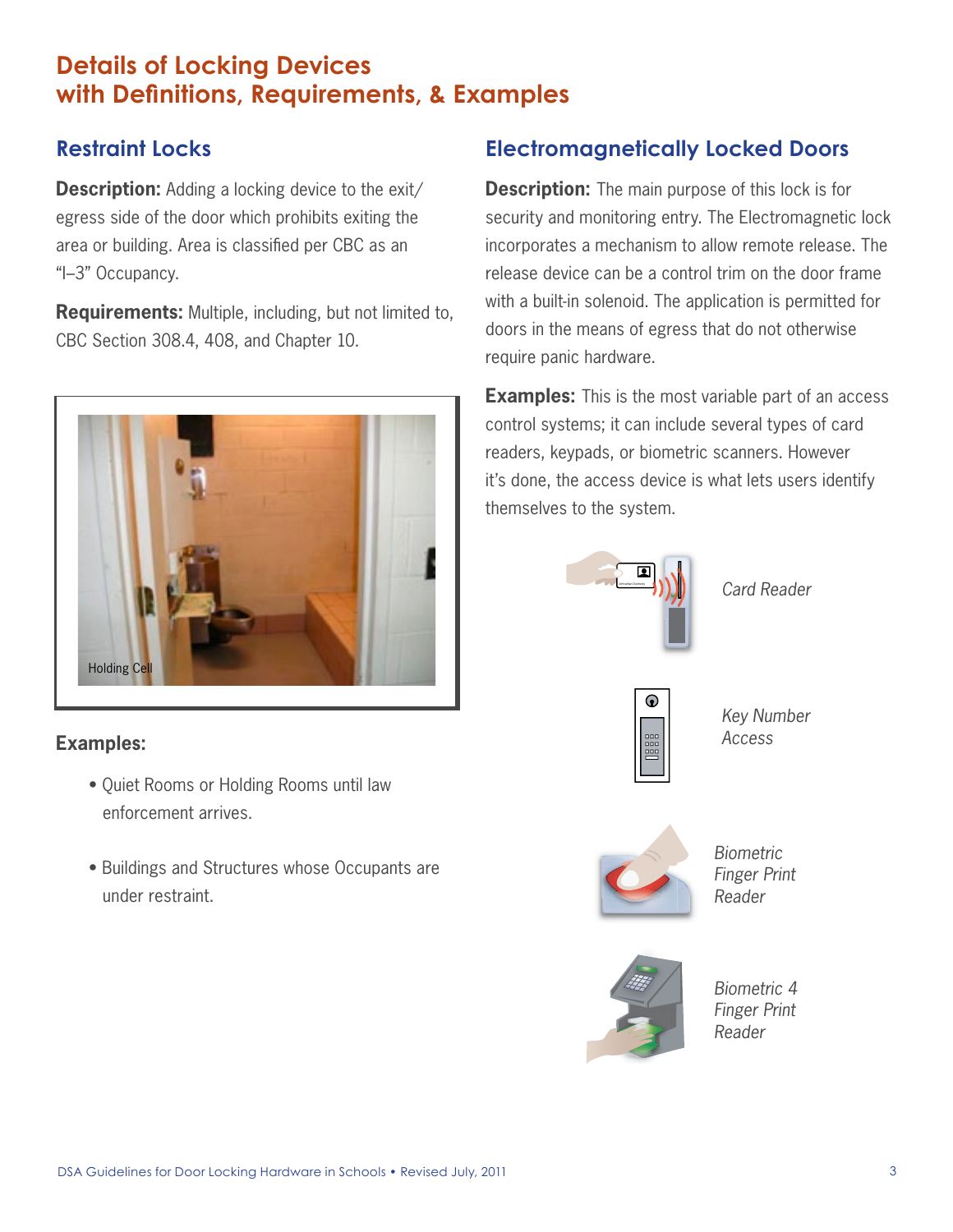## **Mortise Locksets**

**Definition:** Locks that fit into a mortise in the door edge and typically feature levers to operate a latch bolt.

**Requirements:** New innovations in door hardware are continuously emerging to meet society's changing needs. Take, for example, recent developments in mortise locking functions specifically designed for the school environment. One of these, as named by lock smiths, is the "security classroom" function. A traditional classroom lockset requires the door to be locked from the outside, while the inside lever remains operable. In theory this is great, since unauthorized individuals cannot enter the room without a key. But it actually creates vulnerability by forcing the teacher to open the door, insert their key in the outside cylinder, turn their key to lock the door and then close the door. This takes considerable time and may expose the faculty member to the very danger they are locking the door against.

#### **Example:**



## **A Solution Exists**

Imagine the same lockset with a cylinder on the inside that does the same thing as the cylinder on the outside, that is, locks the outside lever. You now have a "security classroom function" lockset that can easily be locked from inside the room. These are allowed on all educational classrooms and buildings where operation of the egress lever hardware is not disabled.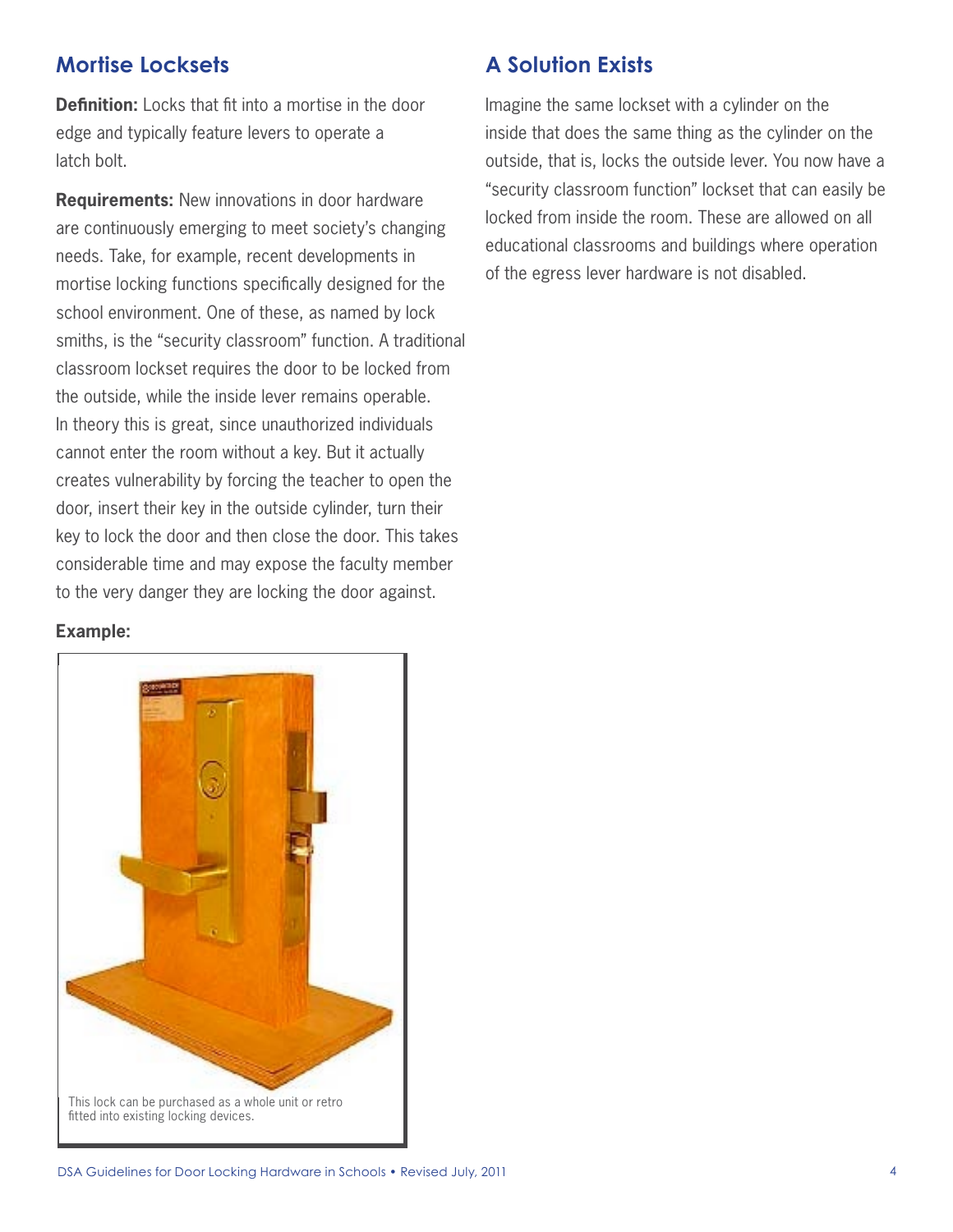

 **\*\*\*\* Gates and door may be padlocked shut when the area is not a portion of normally occupied space.**